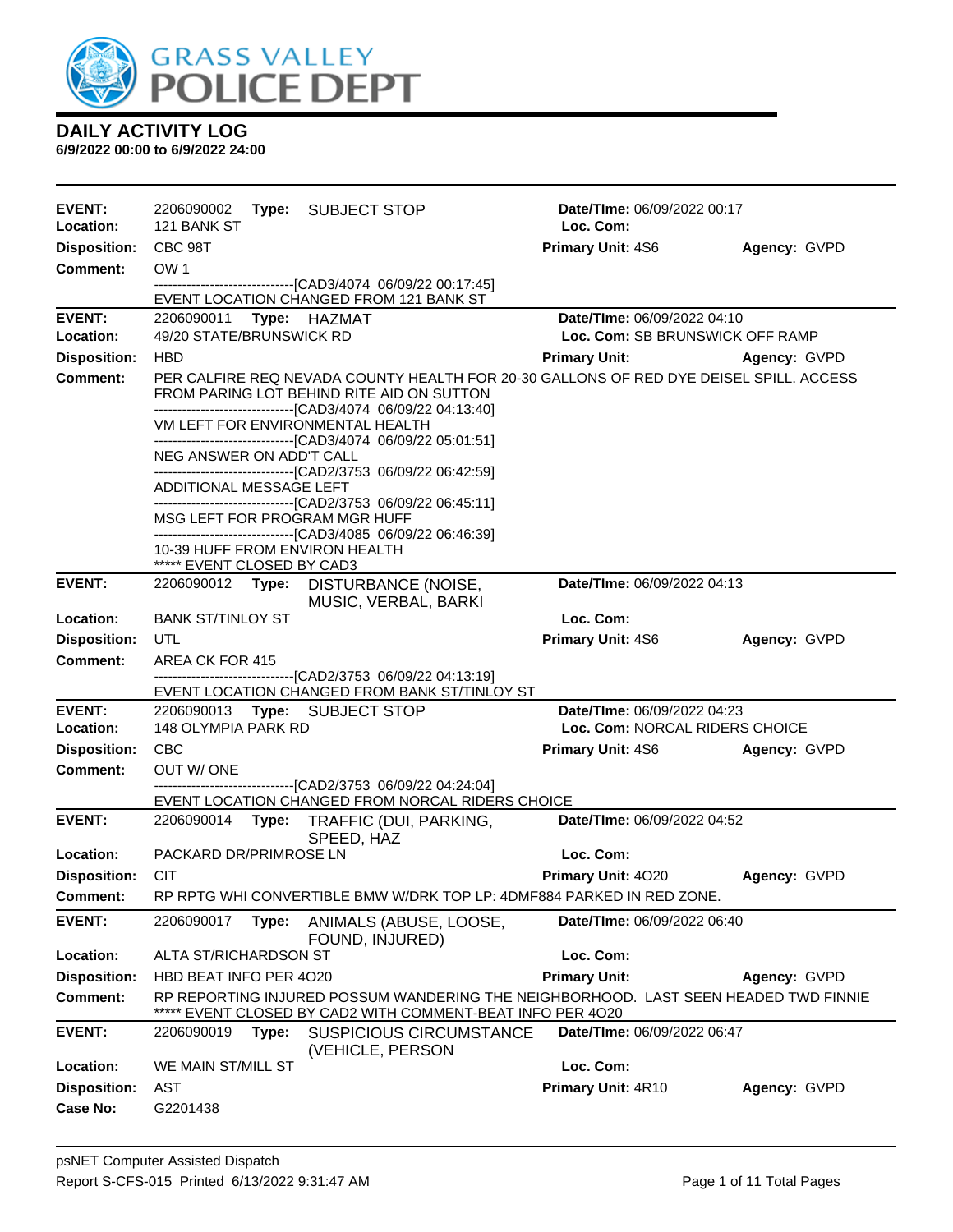

| <b>Comment:</b>     | 911 FEMALE WEARING ALL BLK URINATED IFO THE BRET HARTE IN THE ROADWAY AND THEN WENT INTO<br>CIRINOS THAT IS CLOSED.<br>-------------------------------[CAD3/4085 06/09/22 06:50:57] |                                                                                                     |                                                                                                                                                                                                                                |                             |                                       |  |  |  |
|---------------------|-------------------------------------------------------------------------------------------------------------------------------------------------------------------------------------|-----------------------------------------------------------------------------------------------------|--------------------------------------------------------------------------------------------------------------------------------------------------------------------------------------------------------------------------------|-----------------------------|---------------------------------------|--|--|--|
|                     |                                                                                                                                                                                     |                                                                                                     | ADDITIONAL RP FROM CIRINOS REPORTING XRAY STORMED IN THEIR BUILDING EVEN THOUGH CLOSED,<br>CRYSIN AND SEEMED IN DISTRESS. XRAY IS CURRENTLY IN ONE OF THEIR BOOTHS HUNCHED OVER<br>CRYING, NOT ANSWERING QUESTIONS FROM STAFF. |                             |                                       |  |  |  |
|                     |                                                                                                                                                                                     | ------------------------------[MERGED CAD2/3753 06/09/2022 06:54:13]<br>MERGED 2206090020 TYPE: CIT |                                                                                                                                                                                                                                |                             |                                       |  |  |  |
|                     | LOCATION: SO AUBURN ST/BANK ST<br>RP:                                                                                                                                               |                                                                                                     |                                                                                                                                                                                                                                |                             |                                       |  |  |  |
|                     |                                                                                                                                                                                     |                                                                                                     | COMMENTS: FEMALE FLAGGED DN 403, ON FOOT TOWARD BANK ST-------------------------------[CAD2/3753                                                                                                                               |                             |                                       |  |  |  |
|                     | 06/09/22 06:53:09]                                                                                                                                                                  |                                                                                                     | EVENT LOCATION CHANGED FROM S AUBURN ST/BANK<br>-------------------------------[CAD2/3973 06/09/22 07:26:44]                                                                                                                   |                             |                                       |  |  |  |
|                     |                                                                                                                                                                                     |                                                                                                     | ISSUED CASE# G2201438 FOR AGENCY GVPD by UNIT 4R10                                                                                                                                                                             |                             |                                       |  |  |  |
| <b>EVENT:</b>       | 2206090020                                                                                                                                                                          |                                                                                                     | Type: CITIZEN ASSIST (CIVIL<br>STANDBY'S, LOCKOUT                                                                                                                                                                              | Date/TIme: 06/09/2022 06:52 |                                       |  |  |  |
| Location:           | SO AUBURN ST/BANK ST                                                                                                                                                                |                                                                                                     |                                                                                                                                                                                                                                | Loc. Com:                   |                                       |  |  |  |
| <b>Disposition:</b> | MERGED 2206090019                                                                                                                                                                   |                                                                                                     |                                                                                                                                                                                                                                | Primary Unit: 403           | Agency: GVPD                          |  |  |  |
| Comment:            |                                                                                                                                                                                     |                                                                                                     | FEMALE FLAGGED DN 403, ON FOOT TOWARD BANK ST<br>---------------------------------[CAD2/3753 06/09/22 06:53:09]                                                                                                                |                             |                                       |  |  |  |
|                     |                                                                                                                                                                                     |                                                                                                     | EVENT LOCATION CHANGED FROM S AUBURN ST/BANK<br>***** EVENT CLOSED BY CAD2 WITH COMMENT-2206090019                                                                                                                             |                             |                                       |  |  |  |
| <b>EVENT:</b>       | 2206090032                                                                                                                                                                          |                                                                                                     | Type: ORDINANCES                                                                                                                                                                                                               | Date/TIme: 06/09/2022 08:14 |                                       |  |  |  |
|                     |                                                                                                                                                                                     |                                                                                                     | (COUNTY/MUNICIPAL)                                                                                                                                                                                                             |                             |                                       |  |  |  |
| Location:           | 1000 PLAZA DR                                                                                                                                                                       |                                                                                                     |                                                                                                                                                                                                                                |                             | Loc. Com: SIERRA CENTRAL CREDIT UNION |  |  |  |
| <b>Disposition:</b> | UTL                                                                                                                                                                                 |                                                                                                     |                                                                                                                                                                                                                                | Primary Unit: 4D13          | Agency: GVPD                          |  |  |  |
| <b>Comment:</b>     |                                                                                                                                                                                     |                                                                                                     | RP RPTG TRANSIENT WFA WHI T SHIRT JEANS STANDING NEAR FRONT DOOR YELLING AT HERSELF. RP IS<br>EMPLOYEE AFRAID TO WALK INTO BANK ALONE                                                                                          |                             |                                       |  |  |  |
| <b>EVENT:</b>       | 2206090036                                                                                                                                                                          |                                                                                                     | Type: TRESPASS                                                                                                                                                                                                                 | Date/TIme: 06/09/2022 08:27 |                                       |  |  |  |
| Location:           | 1008 PLAZA DR                                                                                                                                                                       |                                                                                                     |                                                                                                                                                                                                                                | Loc. Com: FLYERS/EXXON      |                                       |  |  |  |
| <b>Disposition:</b> | CBC SUBJ MOVING ALONG                                                                                                                                                               |                                                                                                     |                                                                                                                                                                                                                                | <b>Primary Unit: 4D13</b>   | Agency: GVPD                          |  |  |  |
| <b>Comment:</b>     |                                                                                                                                                                                     |                                                                                                     | RP REPORTING XRAY OUTSIDE HAS BEEN TO LEAVE AND REFUSING, WFA WEARING A WRAP ON HER<br>HEAD, BLU SHIRT, BLU JEANS. PER RP, XRAY IS TALKING TO HERSELF, BOTHERING CUSTOMERS                                                     |                             |                                       |  |  |  |
| <b>EVENT:</b>       | 2206090045                                                                                                                                                                          |                                                                                                     | Type: VEHICLE STOP                                                                                                                                                                                                             | Date/TIme: 06/09/2022 09:35 |                                       |  |  |  |
| Location:           | <b>1300 E MAIN</b>                                                                                                                                                                  |                                                                                                     |                                                                                                                                                                                                                                | Loc. Com:                   |                                       |  |  |  |
| <b>Disposition:</b> | <b>CIT</b>                                                                                                                                                                          |                                                                                                     |                                                                                                                                                                                                                                | <b>Primary Unit: 4S5</b>    | Agency: GVPD                          |  |  |  |
| Case No:            | G2201439                                                                                                                                                                            |                                                                                                     |                                                                                                                                                                                                                                |                             |                                       |  |  |  |
| Comment:            | License: 71592K1                                                                                                                                                                    |                                                                                                     | -------------------------------[CAD2/3973 06/09/22 09:47:46]                                                                                                                                                                   |                             |                                       |  |  |  |
|                     |                                                                                                                                                                                     |                                                                                                     | ISSUED CASE# G2201439 FOR AGENCY GVPD by UNIT 4S5                                                                                                                                                                              |                             |                                       |  |  |  |
| <b>EVENT:</b>       |                                                                                                                                                                                     |                                                                                                     | 2206090052 Type: TRAFFIC ACCIDENT                                                                                                                                                                                              | Date/TIme: 06/09/2022 09:48 |                                       |  |  |  |
| Location:           | 201 EA MAIN ST                                                                                                                                                                      |                                                                                                     |                                                                                                                                                                                                                                | Loc. Com: ROBINSONS         |                                       |  |  |  |
| <b>Disposition:</b> | <b>RPT</b>                                                                                                                                                                          |                                                                                                     |                                                                                                                                                                                                                                | Primary Unit: 4R10          | Agency: GVPD                          |  |  |  |
| Case No:            | G2201440                                                                                                                                                                            |                                                                                                     |                                                                                                                                                                                                                                |                             |                                       |  |  |  |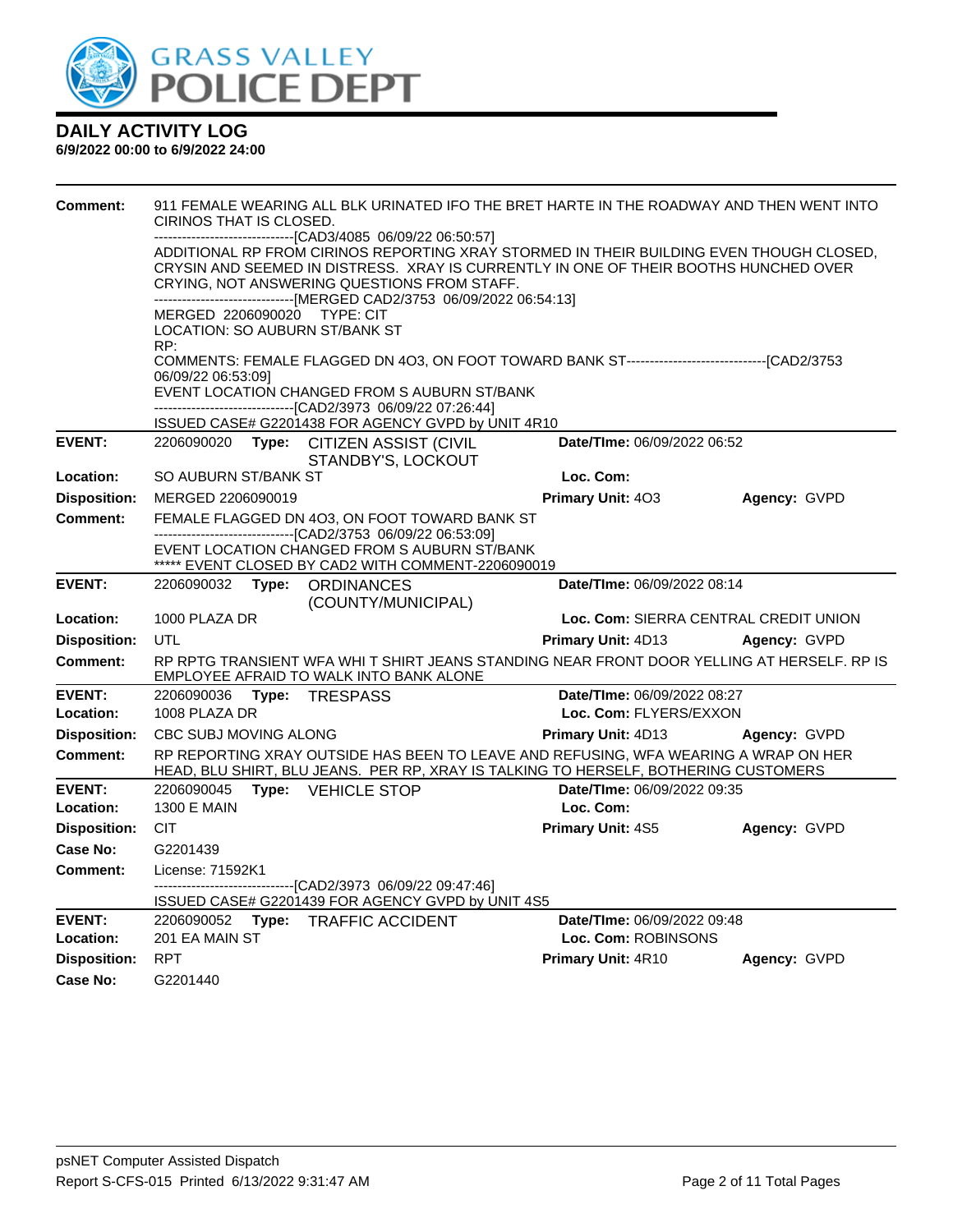

| <b>Comment:</b>     | RP RPTG 20002 OCCD 5 AGO. RP IN VEH DRK GREY CHEV NOVA. SU VEH OLDER GRY TRUCK LEFT TWDS<br><b>GVPD</b>                                                                                                                              |                                                         |                                          |  |  |  |  |
|---------------------|--------------------------------------------------------------------------------------------------------------------------------------------------------------------------------------------------------------------------------------|---------------------------------------------------------|------------------------------------------|--|--|--|--|
|                     | --------------------------[CAD2/3973 06/09/22 09:50:18]<br><b>VOICED</b>                                                                                                                                                             |                                                         |                                          |  |  |  |  |
|                     | -------------------------------[CAD2/3973 06/09/22 10:04:59]<br>ISSUED CASE# G2201440 FOR AGENCY GVPD by UNIT 4S5                                                                                                                    |                                                         |                                          |  |  |  |  |
|                     | ------------------------------[CAD2/3973 06/09/22 10:08:07]                                                                                                                                                                          |                                                         |                                          |  |  |  |  |
|                     | ISSUED CASE# G2201441 FOR AGENCY GVPD by UNIT 4R10<br>-------------------------------[CAD2/3973_06/09/22_10:11:01]                                                                                                                   |                                                         |                                          |  |  |  |  |
|                     | -------------------------------[CAD2/3973 06/09/22 10:13:58]                                                                                                                                                                         | PER 4S5- CASE G2201440 IS ACTUALLY FOR EVENT 2206090063 |                                          |  |  |  |  |
|                     | PER 4S5 KEEP CURRENT CASE ISSUED TO THIS CALL BUT ADD NOTE THAT IT IS ACTUALLY REFERENCE<br>EVENT 63, NO NEW CASE ISSUED FOR EVENT 63 PER 4S5 REQUEST                                                                                |                                                         |                                          |  |  |  |  |
| <b>EVENT:</b>       | 2206090052 Type: TRAFFIC ACCIDENT                                                                                                                                                                                                    | <b>Date/Time: 06/09/2022 09:48</b>                      |                                          |  |  |  |  |
| Location:           | 201 EA MAIN ST                                                                                                                                                                                                                       | Loc. Com: ROBINSONS                                     |                                          |  |  |  |  |
| <b>Disposition:</b> | <b>RPT</b>                                                                                                                                                                                                                           | <b>Primary Unit: 4R10</b>                               | Agency: GVPD                             |  |  |  |  |
| Case No:            | G2201441                                                                                                                                                                                                                             |                                                         |                                          |  |  |  |  |
| <b>Comment:</b>     | RP RPTG 20002 OCCD 5 AGO. RP IN VEH DRK GREY CHEV NOVA. SU VEH OLDER GRY TRUCK LEFT TWDS<br><b>GVPD</b><br>---------------------------------[CAD2/3973 06/09/22 09:50:18]                                                            |                                                         |                                          |  |  |  |  |
|                     | <b>VOICED</b>                                                                                                                                                                                                                        |                                                         |                                          |  |  |  |  |
|                     | -------------------------------[CAD2/3973_06/09/22_10:04:59]                                                                                                                                                                         |                                                         |                                          |  |  |  |  |
|                     | ISSUED CASE# G2201440 FOR AGENCY GVPD by UNIT 4S5<br>--------------------------------[CAD2/3973 06/09/22 10:08:07]                                                                                                                   |                                                         |                                          |  |  |  |  |
|                     | ISSUED CASE# G2201441 FOR AGENCY GVPD by UNIT 4R10<br>--------------------------------[CAD2/3973 06/09/22 10:11:01]                                                                                                                  |                                                         |                                          |  |  |  |  |
|                     | PER 4S5- CASE G2201440 IS ACTUALLY FOR EVENT 2206090063<br>-------------------------------[CAD2/3973_06/09/22_10:13:58]                                                                                                              |                                                         |                                          |  |  |  |  |
|                     | PER 4S5 KEEP CURRENT CASE ISSUED TO THIS CALL BUT ADD NOTE THAT IT IS ACTUALLY REFERENCE                                                                                                                                             |                                                         |                                          |  |  |  |  |
|                     | EVENT 63, NO NEW CASE ISSUED FOR EVENT 63 PER 4S5 REQUEST                                                                                                                                                                            |                                                         |                                          |  |  |  |  |
| <b>EVENT:</b>       | 2206090053<br>Type:<br>TRAFFIC (DUI, PARKING,<br>SPEED, HAZ                                                                                                                                                                          | Date/TIme: 06/09/2022 09:50                             |                                          |  |  |  |  |
| Location:           | 321 BENNETT ST                                                                                                                                                                                                                       | Loc. Com:                                               |                                          |  |  |  |  |
| <b>Disposition:</b> |                                                                                                                                                                                                                                      | Primary Unit: 4S5 Agency: GVPD                          |                                          |  |  |  |  |
| <b>Comment:</b>     | RP REPORTING 4 FT PIECE OF PIPE WRAPPED IN YELLOW PLASTIC IN ROADWAY. RP STATES HE MOVED IT<br>TO THE GUTTER, BUT FEARS IT WILL ROLL BACK OUT INTO ROADWAY                                                                           |                                                         |                                          |  |  |  |  |
| <b>EVENT:</b>       | 2206090063 Type: TRAFFIC ACCIDENT                                                                                                                                                                                                    | Date/TIme: 06/09/2022 10:09                             |                                          |  |  |  |  |
| Location:           | BENNETT ST/TINLOY ST                                                                                                                                                                                                                 | Loc. Com:                                               |                                          |  |  |  |  |
| <b>Disposition:</b> | RPT                                                                                                                                                                                                                                  | <b>Primary Unit: 4S5</b>                                | Agency: GVPD                             |  |  |  |  |
| <b>Comment:</b>     | <b>VEH ACCIDENT</b><br>--------------------------[CAD2/3973_06/09/22 10:12:13]                                                                                                                                                       |                                                         |                                          |  |  |  |  |
|                     | CASE NUMBER FOR THIS CALL IS G2201440 BUT WAS ISSUED IN EVENT 2206090052, PER 4S5 KEEP THE<br>CASE FOR THIS CALL AND MAKE NOTE BECAUSE FORMS WERE ALREADY FILLED OUT<br>-------------------------------[CAD2/3973 06/09/22 10:14:21] |                                                         |                                          |  |  |  |  |
|                     | PER 4S5 KEEP CURRENT CASE ISSUED TO THIS EVENT 52 BUT ADD NOTE THAT IT IS ACTUALLY<br>REFERENCE EVENT 63, NO NEW CASE ISSUED FOR EVENT 63 PER 4S5 REQUEST                                                                            |                                                         |                                          |  |  |  |  |
| <b>EVENT:</b>       | 2206090068<br><b>FOLLOWUP</b><br>Type:                                                                                                                                                                                               | Date/TIme: 06/09/2022 10:25                             |                                          |  |  |  |  |
| Location:           | <b>129 S AUBURN ST</b>                                                                                                                                                                                                               |                                                         | Loc. Com: GRASS VALLEY POLICE DEPARTMENT |  |  |  |  |
| <b>Disposition:</b> | <b>CBC</b>                                                                                                                                                                                                                           | <b>Primary Unit: 405</b>                                | Agency: GVPD                             |  |  |  |  |
| <b>Comment:</b>     | FOLLOW UP REF FORMER 4023 CASE                                                                                                                                                                                                       |                                                         |                                          |  |  |  |  |
|                     | -----------------------------------[CAD2/3973 06/09/22 10:32:50]<br>EVENT LOCATION CHANGED FROM 129 S AUBURN ST                                                                                                                      |                                                         |                                          |  |  |  |  |
| <b>EVENT:</b>       | 2206090083 Type: VANDALISM                                                                                                                                                                                                           | Date/TIme: 06/09/2022 11:16                             |                                          |  |  |  |  |
| Location:           | 791 MALTMAN DR                                                                                                                                                                                                                       | Loc. Com: MOTOR ELECTRIC                                |                                          |  |  |  |  |
| <b>Disposition:</b> | <b>CBC</b>                                                                                                                                                                                                                           | Primary Unit: 4D13                                      | Agency: GVPD                             |  |  |  |  |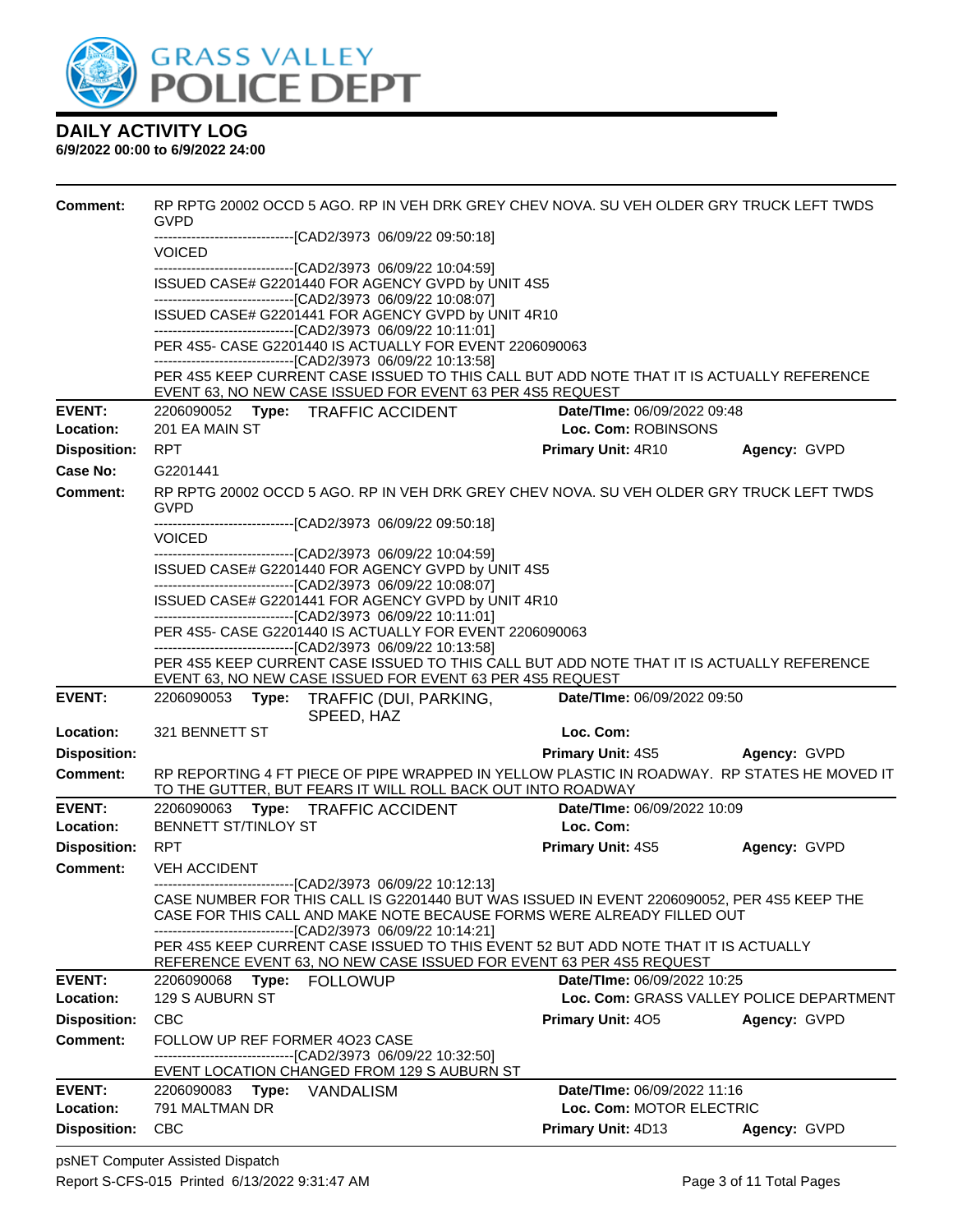

#### **6/9/2022 00:00 to 6/9/2022 24:00**

| Comment:                   | RP REQ PERSONAL CONTACT, TRANSIENTS VANDALIZING VEH'S ON HIS BUSINESS PROPERTY IN<br>OVERNIGHT HOURS, WANTS TO SHOW OFFICERS VIDEO OF INCIDENTS AND GO OVER WHAT HIS OPTIONS<br>ARE.                       |                             |              |  |  |  |  |
|----------------------------|------------------------------------------------------------------------------------------------------------------------------------------------------------------------------------------------------------|-----------------------------|--------------|--|--|--|--|
|                            | ------------------------------[4D13/MDT 06/09/22 12:08]<br>CONTACT MADE WITH THE RP. RP WANTED SUBJECT ADVISED OF 602 IF CONTACTED. I WILL INFORM<br>NIGHTSHIFT TO CONDUCT EXTRA PATROL IN THE AREA.       |                             |              |  |  |  |  |
| <b>EVENT:</b><br>Location: | 2206090084 Type: DOMESTIC VIOLENCE<br><b>Date/Time: 06/09/2022 11:22</b><br>18 WENDY CR<br>Loc. Com:                                                                                                       |                             |              |  |  |  |  |
| <b>Disposition:</b>        | <b>RPT</b>                                                                                                                                                                                                 | <b>Primary Unit: 405</b>    | Agency: GVPD |  |  |  |  |
| Case No:                   | G2201443                                                                                                                                                                                                   |                             |              |  |  |  |  |
| Comment:                   | REF APS REFERRAL OF DV INCIDENT.                                                                                                                                                                           |                             |              |  |  |  |  |
|                            | -------------------------------[CAD2/3973 06/09/22 11:35:15]<br>EVENT LOCATION CHANGED FROM 18 WENDY CIR<br>-------------------------------[CAD2/3973_06/09/22_11:35:18]                                   |                             |              |  |  |  |  |
|                            | ISSUED CASE# G2201443 FOR AGENCY GVPD by UNIT 4O5                                                                                                                                                          |                             |              |  |  |  |  |
| <b>EVENT:</b>              | 2206090087 Type: ORDINANCES<br>(COUNTY/MUNICIPAL)                                                                                                                                                          | Date/TIme: 06/09/2022 11:36 |              |  |  |  |  |
| Location:                  | 875 SUTTON WY                                                                                                                                                                                              | Loc. Com: WENDYS            |              |  |  |  |  |
| <b>Disposition:</b>        | UTL                                                                                                                                                                                                        | Primary Unit: 4R10          | Agency: GVPD |  |  |  |  |
| <b>Comment:</b>            | RP REPORTING 2 BMAS PANHANDLING IN PLAZA NEAR WENDYS                                                                                                                                                       |                             |              |  |  |  |  |
| <b>EVENT:</b>              | 2206090089<br>Type: 911 UNKNOWN<br>(HANGUPS, ABAN'S)                                                                                                                                                       | Date/TIme: 06/09/2022 11:40 |              |  |  |  |  |
| Location:                  | 155 GLASSON WY<br>Loc. Com: SIERRA NEVADA MEMORIAL<br><b>HOSPITAL</b>                                                                                                                                      |                             |              |  |  |  |  |
| <b>Disposition:</b>        | <b>HBD</b>                                                                                                                                                                                                 | <b>Primary Unit:</b>        | Agency: GVPD |  |  |  |  |
| <b>Comment:</b>            | 911 ABAN<br>-------------------------------[CAD3/4085 06/09/22 11:40:54]                                                                                                                                   |                             |              |  |  |  |  |
|                            | ON CALLBACK, MSG STATES NUMBER DISCONNECTED                                                                                                                                                                |                             |              |  |  |  |  |
|                            | -------------------------------[CAD3/4085 06/09/22 11:45:30]<br>CONTACTED HOSPITAL OPERATER, NEG DISTRESS CALLS THAT SHE IS AWARE OF, WILL CALL BACK IF                                                    |                             |              |  |  |  |  |
|                            | ASSISTANCE NEEDED.                                                                                                                                                                                         |                             |              |  |  |  |  |
|                            | ------------------------------[CAD2/3973_06/09/22 11:47:24]<br>PER 4D13, OFFICER ADVISED                                                                                                                   |                             |              |  |  |  |  |
|                            | ***** EVENT CLOSED BY CAD2                                                                                                                                                                                 |                             |              |  |  |  |  |
| <b>EVENT:</b>              | 2206090093 Type: VEH CITES, VIN, TOWS, DUI                                                                                                                                                                 | Date/TIme: 06/09/2022 12:01 |              |  |  |  |  |
| Location:                  | <b>GATES PL/NEVADA CITY HY</b>                                                                                                                                                                             | Loc. Com:                   |              |  |  |  |  |
| <b>Disposition:</b>        | CBC 98T                                                                                                                                                                                                    | Primary Unit: 4S5           | Agency: GVPD |  |  |  |  |
| <b>Comment:</b>            | --------------------------------[CAD2/3973 06/09/22 12:03:30]<br>EVENT LOCATION CHANGED FROM GATES                                                                                                         |                             |              |  |  |  |  |
| <b>EVENT:</b>              | 2206090095 Type: 911 UNKNOWN<br>(HANGUPS, ABAN'S)                                                                                                                                                          | Date/TIme: 06/09/2022 12:08 |              |  |  |  |  |
| Location:                  | 122 E MAIN ST                                                                                                                                                                                              | Loc. Com: FRANKS PIZZA      |              |  |  |  |  |
| <b>Disposition:</b>        | <b>HBD</b>                                                                                                                                                                                                 | <b>Primary Unit:</b>        | Agency: GVPD |  |  |  |  |
| <b>Comment:</b>            | 911 OPEN LINE, XRAY HEARD HAVING CONVERSATION, NEG DISTRESS HEARD<br>----------------------------------[CAD3/4085_06/09/22_12:08:15]                                                                       |                             |              |  |  |  |  |
|                            | PHASE 2 14M AT 90%                                                                                                                                                                                         |                             |              |  |  |  |  |
|                            | ------------------------------[CAD3/4085 06/09/22 12:09:26]<br>EVENT LOCATION CHANGED FROM LAT: 39.21868600 LONG: -121.064046 GRASS VALLEY<br>-------------------------------[CAD3/4085 06/09/22 12:09:38] |                             |              |  |  |  |  |
|                            | ON CALLBACK, ACCIDENTAL CODE 4<br>***** EVENT CLOSED BY CAD3                                                                                                                                               |                             |              |  |  |  |  |
| <b>EVENT:</b>              | 2206090096<br>Type: TRAFFIC ACCIDENT                                                                                                                                                                       | Date/TIme: 06/09/2022 12:15 |              |  |  |  |  |
| Location:                  | SO AUBURN ST/HANSEN WY                                                                                                                                                                                     | Loc. Com:                   |              |  |  |  |  |
| <b>Disposition:</b>        | <b>CBC</b>                                                                                                                                                                                                 | Primary Unit: 4R10          | Agency: GVPD |  |  |  |  |

psNET Computer Assisted Dispatch Report S-CFS-015 Printed 6/13/2022 9:31:47 AM Page 4 of 11 Total Pages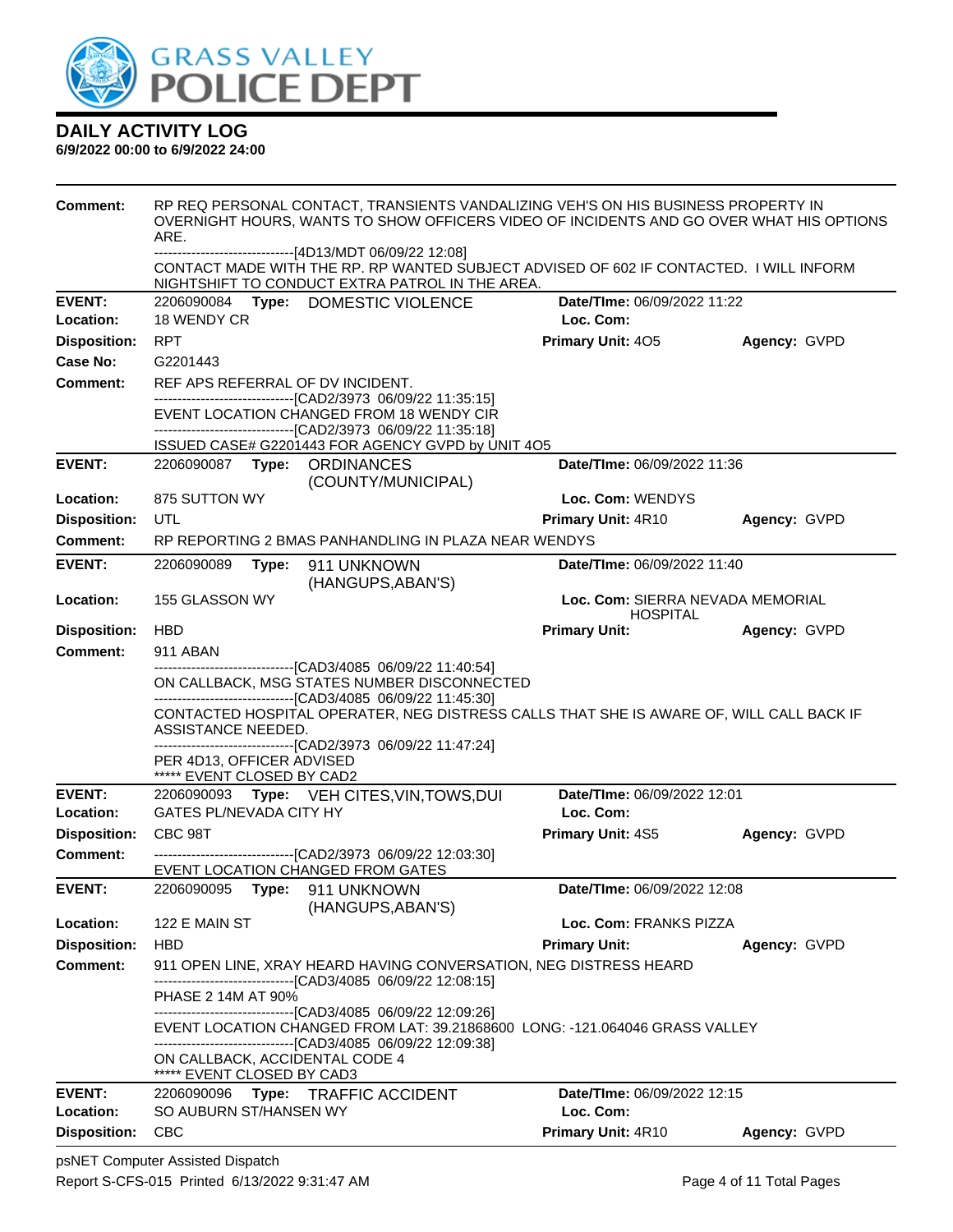

| <b>Comment:</b>     | OW TC, WILL ADV ON MEDICAL, APPEAR 1183<br>-------------------------------[CAD2/3973 06/09/22 12:20:22]<br>EVENT LOCATION CHANGED FROM S AUBURN/HANSEN                                                                                                                                          |                      |                                          |              |
|---------------------|-------------------------------------------------------------------------------------------------------------------------------------------------------------------------------------------------------------------------------------------------------------------------------------------------|----------------------|------------------------------------------|--------------|
| <b>EVENT:</b>       | 2206090109 Type: SUBJECT STOP                                                                                                                                                                                                                                                                   |                      | Date/TIme: 06/09/2022 12:54              |              |
| Location:           | 129 S AUBURN ST                                                                                                                                                                                                                                                                                 |                      | Loc. Com: GRASS VALLEY POLICE DEPARTMENT |              |
| <b>Disposition:</b> | <b>CBC</b>                                                                                                                                                                                                                                                                                      |                      | Primary Unit: 4R10                       | Agency: GVPD |
| <b>Comment:</b>     | OW/1                                                                                                                                                                                                                                                                                            |                      |                                          |              |
|                     | -------------------------------[CAD3/4085 06/09/22 12:54:27]<br>EVENT LOCATION CHANGED FROM GVPD                                                                                                                                                                                                |                      |                                          |              |
| <b>EVENT:</b>       | 2206090114 Type: ORDINANCES                                                                                                                                                                                                                                                                     |                      | Date/TIme: 06/09/2022 13:12              |              |
|                     |                                                                                                                                                                                                                                                                                                 | (COUNTY/MUNICIPAL)   |                                          |              |
| Location:           | <b>BRUNSWICK RD/49/20</b>                                                                                                                                                                                                                                                                       |                      | Loc. Com: SB                             |              |
| <b>Disposition:</b> | <b>CBC</b>                                                                                                                                                                                                                                                                                      |                      | Primary Unit: 4D13                       | Agency: GVPD |
| <b>Comment:</b>     | REPORTING WFA/WEARING A HAT WITH FEATHERS AND FLOWERS ON IT//COLORFUL VEST AND BLK SHIRT<br>AND WMA//BEARD//HAT//BLK SHIRT//BRO PANTS ARE PANHANDLINGPER RP THE SUBJ'S ALSO HAVE 2<br><b>DOGS WITH THEM</b>                                                                                     |                      |                                          |              |
|                     | ------------------------------[4D13/MDT 06/09/22 13:24]<br>SUBJECTS CONTACTED AND ADVISED OF PANHANDLING. SUBJECT ARE MOVING ALONG.                                                                                                                                                             |                      |                                          |              |
| <b>EVENT:</b>       | 2206090121 Type: SUBJECT STOP                                                                                                                                                                                                                                                                   |                      | Date/TIme: 06/09/2022 14:23              |              |
| Location:           | 616 SUTTON WY                                                                                                                                                                                                                                                                                   |                      | Loc. Com: GRASS VALLEY GROCERY OUTLET    |              |
| <b>Disposition:</b> | ARA CITED AND RELEASED                                                                                                                                                                                                                                                                          |                      | <b>Primary Unit: 4D10</b>                | Agency: GVPD |
| <b>Comment:</b>     | -------------------------------[CAD3/4085 06/09/22 14:25:21]<br>EVENT LOCATION CHANGED FROM GROCERY OUTLET                                                                                                                                                                                      |                      |                                          |              |
| <b>EVENT:</b>       | 2206090123 Type: 911 UNKNOWN                                                                                                                                                                                                                                                                    | (HANGUPS, ABAN'S)    | Date/TIme: 06/09/2022 14:32              |              |
| Location:           | LAT: 39.22013400 LONG: -121.057652                                                                                                                                                                                                                                                              |                      | Loc. Com:                                |              |
| <b>Disposition:</b> | <b>HBD</b>                                                                                                                                                                                                                                                                                      |                      | <b>Primary Unit:</b>                     | Agency: GVPD |
| <b>Comment:</b>     | 911 MALE STATES MISDIAL, THEN DISCONNECTS<br>-------------------------------[CAD3/4085 06/09/22 14:32:45]                                                                                                                                                                                       |                      |                                          |              |
|                     | PHASE 2 - 10M AT 90%<br>-------------------------------[CAD1/4051 06/09/22 16:03:44]                                                                                                                                                                                                            |                      |                                          |              |
|                     | LEFT MESSAGE 15 AGO<br>***** EVENT CLOSED BY CAD1                                                                                                                                                                                                                                               |                      |                                          |              |
| <b>EVENT:</b>       | 2206090124 Type: DISTURBANCE (NOISE,                                                                                                                                                                                                                                                            | MUSIC, VERBAL, BARKI | Date/TIme: 06/09/2022 14:37              |              |
| Location:           | 117 WE MCKNIGHT WY # C                                                                                                                                                                                                                                                                          |                      | Loc. Com: VERIZON                        |              |
| <b>Disposition:</b> | MERGED 2206090125                                                                                                                                                                                                                                                                               |                      | <b>Primary Unit:</b>                     | Agency: GVPD |
| <b>Comment:</b>     | RP REPORTING 2 CUSTOMERS INSIDE THE STORE THAT CAME IN ABOUT AN ISSUE THE RP CANNOT HELP<br>THEM WITH AND NOW THEY ARE CAUSING 415V AND REFUSING TO LEAVE THE STORE PER RP THE 2<br>SUBJS ARE FOLLOWING AROUND ANOTHER CUSTOMER IN THE STORE AND HARASSING THEM SUBJS<br>ARE 2 XRAYS// BOTH HFA |                      |                                          |              |
|                     | ----------------------------[CAD2/3973 06/09/22 14:37:48]<br>BOTH SUBJS WEARING JEAN SHORTS AND SPORTS BRA/TANK TOPS<br>-------------------------------[CAD2/3973 06/09/22 14:38:26]                                                                                                            |                      |                                          |              |
|                     | PER RP THE SUBJ'S ARE CURRENTLY NOW STANDING OUT FRONT OF THE BUSINESS AND HARASSING<br><b>OTHER CUSTOMERS</b><br>---------------------------[CAD2/3973_06/09/22 14:38:37]                                                                                                                      |                      |                                          |              |
|                     | NEG WEAPONS SEEN<br>***** EVENT CLOSED BY CAD3 WITH COMMENT-2206090125                                                                                                                                                                                                                          |                      |                                          |              |
| <b>EVENT:</b>       | 2206090125<br>Type:                                                                                                                                                                                                                                                                             | DISTURBANCE (NOISE,  | Date/TIme: 06/09/2022 14:37              |              |
|                     |                                                                                                                                                                                                                                                                                                 |                      |                                          |              |
| Location:           | 117 W MCKNIGHT WY                                                                                                                                                                                                                                                                               | MUSIC, VERBAL, BARKI | Loc. Com: VERIZON                        |              |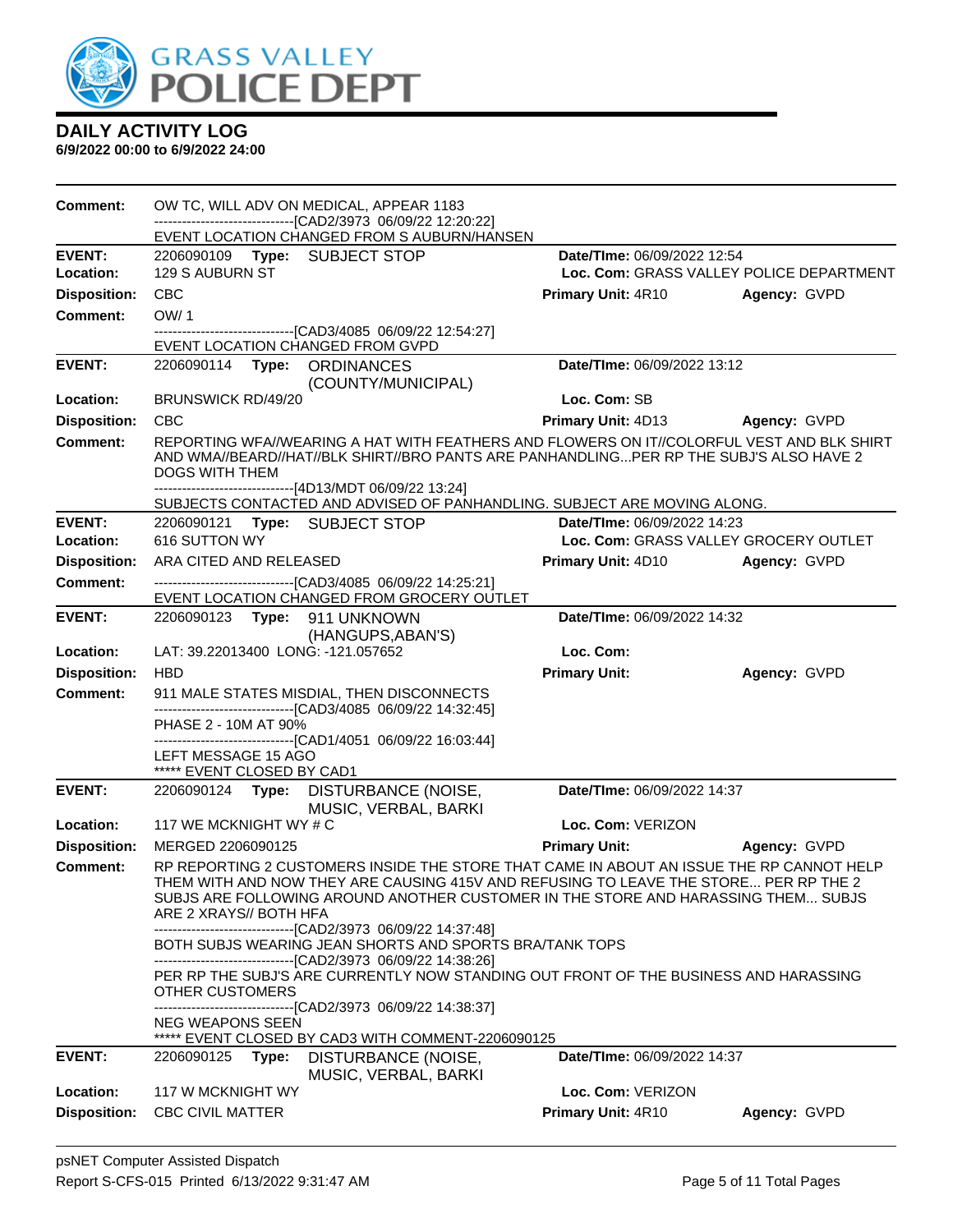

| <b>Comment:</b>            | 911 REPORITNG 415 WITH STORE PERSONNELL OVER THEM REFUSING TO REFUND RP'S MONEY. RP HAS<br>SEPERATED, IS WATING FOR CONTACT OUTSIDE BUSINESS.<br>------------------------------[MERGED CAD3/4085 06/09/2022 14:39:59]<br>MERGED 2206090124 TYPE: DIS<br>LOCATION: 117 WE MCKNIGHT WY Apt: C                                                                                                                                                                                                                                                                               |                                                                  |              |  |  |  |  |
|----------------------------|---------------------------------------------------------------------------------------------------------------------------------------------------------------------------------------------------------------------------------------------------------------------------------------------------------------------------------------------------------------------------------------------------------------------------------------------------------------------------------------------------------------------------------------------------------------------------|------------------------------------------------------------------|--------------|--|--|--|--|
|                            | <b>VERIZON</b><br>RP: NAME: CHANDLER JORDAN PHONE: 9133041 (530)<br><b>EMPLOYEE</b>                                                                                                                                                                                                                                                                                                                                                                                                                                                                                       |                                                                  |              |  |  |  |  |
|                            | COMMENTS: RP REPORTING 2 CUSTOMERS INSIDE THE STORE THAT CAME IN ABOUT AN ISSUE THE RP<br>CANNOT HELP THEM WITH AND NOW THEY ARE CAUSING 415V AND REFUSING TO LEAVE THE STORE<br>PER RP THE 2 SUBJS ARE FOLLOWING AROUND ANOTHER CUSTOMER IN THE STORE AND HARASSING<br>BOTH SUBJS WEARING JEAN SHORTS AND SPORTS BRA/TANK TOPS<br>-------------------------------[CAD2/3973 06/09/22 14:38:26]<br>PER RP THE SUBJ'S ARE CURRENTLY NOW STANDING OUT FRONT OF THE BUSINESS AND HARASSING<br>OTHER CUSTOMERS<br>------------------------------[CAD2/3973 06/09/22 14:38:37] |                                                                  |              |  |  |  |  |
|                            | <b>NEG WEAPONS SEEN</b>                                                                                                                                                                                                                                                                                                                                                                                                                                                                                                                                                   |                                                                  |              |  |  |  |  |
| <b>EVENT:</b>              | 2206090126 Type: ORDINANCES                                                                                                                                                                                                                                                                                                                                                                                                                                                                                                                                               | Date/TIme: 06/09/2022 14:41                                      |              |  |  |  |  |
| Location:                  | (COUNTY/MUNICIPAL)<br>1000 PLAZA DR                                                                                                                                                                                                                                                                                                                                                                                                                                                                                                                                       | Loc. Com: SIERRA CENTRAL CREDIT UNION                            |              |  |  |  |  |
| <b>Disposition:</b>        | <b>UTL</b>                                                                                                                                                                                                                                                                                                                                                                                                                                                                                                                                                                | <b>Primary Unit: 4D13</b>                                        | Agency: GVPD |  |  |  |  |
| <b>Comment:</b>            | RP RPTG GROUP OF TRANSIENTS CAMPED ON SIDE OF BLDG AND SMOKING H&S NEAR ATM                                                                                                                                                                                                                                                                                                                                                                                                                                                                                               |                                                                  |              |  |  |  |  |
| <b>EVENT:</b><br>Location: | 900 GOLDEN GATE TE # E                                                                                                                                                                                                                                                                                                                                                                                                                                                                                                                                                    | Date/TIme: 06/09/2022 14:42<br>Loc. Com: GOLD COUNTRY GYMNASTICS |              |  |  |  |  |
| <b>Disposition:</b>        | <b>CBC</b>                                                                                                                                                                                                                                                                                                                                                                                                                                                                                                                                                                | <b>Primary Unit: 4D16</b>                                        | Agency: GVPD |  |  |  |  |
| <b>Comment:</b>            | RP REPORTING AN UPSET PARENT THAT HAS BEEN MAKING THREATS TO THE BUSINESS AND COACHES<br>PARENT NOT CURR THERE. PER RP THE SUBJ SAID "IF HE WASNT FRIENDS WITH THE BUILDING OWNER<br>THEN HE WOULD RUN HIS TRUCK THROUGH THE WINDOW" RP STATES THE SUBJ KEEPS TEXTING AND<br>CALLING AND HARASSING STAFF. RP STATES THE PARENT WAS UNHAPPY WITH THE NEW FORMAT<br>IMPLEMENTED TO PAY FOR GYMNASTS COMPETITION FEES. RP REQ 10-21<br>------------------------------[4D16/MDT 06/09/22 15:28]                                                                               |                                                                  |              |  |  |  |  |
|                            | RP ADVISED OF RESTRAINING ORDER PROCESS. CBC                                                                                                                                                                                                                                                                                                                                                                                                                                                                                                                              |                                                                  |              |  |  |  |  |
| <b>EVENT:</b><br>Location: | 2206090130 Type: THREATS<br>MEMORIAL LN/COLFAX AV                                                                                                                                                                                                                                                                                                                                                                                                                                                                                                                         | Date/TIme: 06/09/2022 14:48<br>Loc. Com:                         |              |  |  |  |  |
| <b>Disposition:</b>        | <b>RPT</b>                                                                                                                                                                                                                                                                                                                                                                                                                                                                                                                                                                | Primary Unit: 4R10                                               | Agency: GVPD |  |  |  |  |
| Case No:                   | G2201444                                                                                                                                                                                                                                                                                                                                                                                                                                                                                                                                                                  |                                                                  |              |  |  |  |  |
| <b>Comment:</b>            | RP REPORTING HE WAS WALKING ALONG THE ROADWAY AND A VEHICLE PUSHED HIM OFF THE<br>ROADWAY VEH IS WHI CHEVY 2500, VEH IS CURR IFO MEMORIAL PARK POOL PER RP THE VEH DRIVER<br>IS THE CONTRACTOR FOR THE JOB OCCURED 10 AGO, NEG MEDICAL NEED RP IS LOCATED IN THE<br>AREA OF THE VETERANS MEMORIAL AREA PICKING UP TRASH<br>------------------------------[CAD3/4085 06/09/22 15:11:41]<br>ISSUED CASE# G2201444 FOR AGENCY GVPD by UNIT 4R10                                                                                                                              |                                                                  |              |  |  |  |  |
| <b>EVENT:</b>              | 2206090134 Type: SUSPICIOUS CIRCUMSTANCE                                                                                                                                                                                                                                                                                                                                                                                                                                                                                                                                  | Date/TIme: 06/09/2022 14:58                                      |              |  |  |  |  |
| Location:                  | (VEHICLE, PERSON<br>NEVADA CITY HY/GATES PL                                                                                                                                                                                                                                                                                                                                                                                                                                                                                                                               | Loc. Com: BEFORE YOU GET TO TRACTOR<br><b>SUPPLY</b>             |              |  |  |  |  |
| <b>Disposition:</b>        | CBC MED IS WITH SUBJ                                                                                                                                                                                                                                                                                                                                                                                                                                                                                                                                                      | Primary Unit: 4D13                                               | Agency: GVPD |  |  |  |  |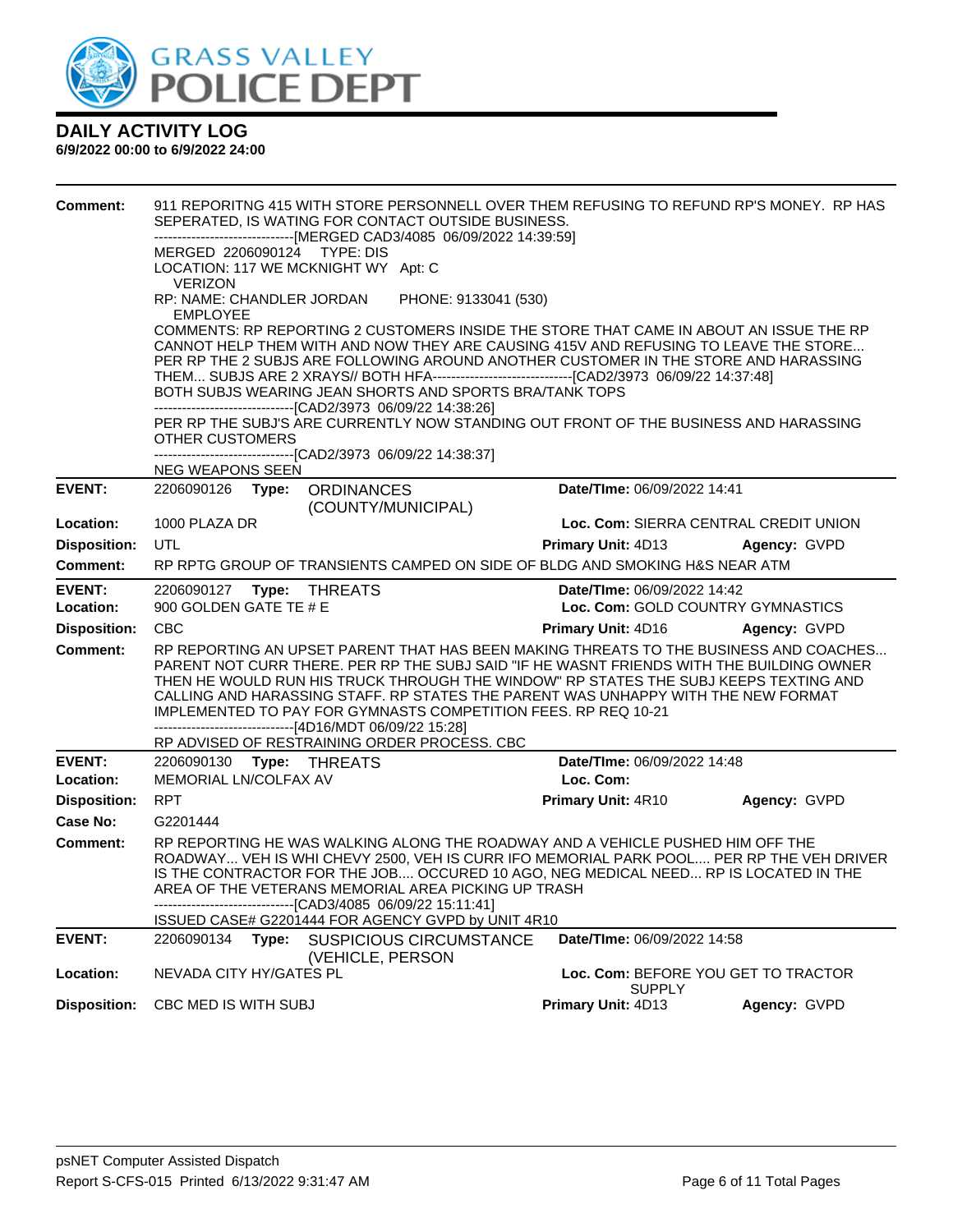

| <b>Comment:</b>     |                                                                                                                                                                  | 911 RPTG MALE LAYING ON SIDE OF ROAD<br>-------------------------------[CAD2/3973 06/09/22 14:58:37]<br>EVENT LOCATION CHANGED FROM NEVADA CITY HWY /<br>--------------------------------[CAD2/3973 06/09/22 14:58:58]<br>ADDITIONAL 911 ADVISING ITS BEFORE YOU GET TO TRACTOR SUPPLY AND THEN THE LINE DROPPED<br>-------------------------------[CAD2/3973 06/09/22 14:59:29]<br>ADDITIONAL 911 THAT HANGS UP/DROPS ONCE ANSWERED                                                                                                                                                                                                                                                                                                                                                                                                                                                                                                                                                                                                                                                                                                                                                                                                                                                                             |                             |              |
|---------------------|------------------------------------------------------------------------------------------------------------------------------------------------------------------|------------------------------------------------------------------------------------------------------------------------------------------------------------------------------------------------------------------------------------------------------------------------------------------------------------------------------------------------------------------------------------------------------------------------------------------------------------------------------------------------------------------------------------------------------------------------------------------------------------------------------------------------------------------------------------------------------------------------------------------------------------------------------------------------------------------------------------------------------------------------------------------------------------------------------------------------------------------------------------------------------------------------------------------------------------------------------------------------------------------------------------------------------------------------------------------------------------------------------------------------------------------------------------------------------------------|-----------------------------|--------------|
|                     | 1039 CALFIRE                                                                                                                                                     | -------------------------------[CAD1/4051 06/09/22 14:59:41]<br>-------------------------------[CAD3/4085 06/09/22 14:59:42]                                                                                                                                                                                                                                                                                                                                                                                                                                                                                                                                                                                                                                                                                                                                                                                                                                                                                                                                                                                                                                                                                                                                                                                     |                             |              |
|                     | <b>VOICED</b>                                                                                                                                                    |                                                                                                                                                                                                                                                                                                                                                                                                                                                                                                                                                                                                                                                                                                                                                                                                                                                                                                                                                                                                                                                                                                                                                                                                                                                                                                                  |                             |              |
| <b>EVENT:</b>       | 2206090136<br>Type:                                                                                                                                              | <b>ORDINANCES</b><br>(COUNTY/MUNICIPAL)                                                                                                                                                                                                                                                                                                                                                                                                                                                                                                                                                                                                                                                                                                                                                                                                                                                                                                                                                                                                                                                                                                                                                                                                                                                                          | Date/TIme: 06/09/2022 15:02 |              |
| Location:           | 2033 NEVADA CITY HY                                                                                                                                              |                                                                                                                                                                                                                                                                                                                                                                                                                                                                                                                                                                                                                                                                                                                                                                                                                                                                                                                                                                                                                                                                                                                                                                                                                                                                                                                  | Loc. Com: DOLLAR GENERAL    |              |
| <b>Disposition:</b> | <b>CBC</b>                                                                                                                                                       |                                                                                                                                                                                                                                                                                                                                                                                                                                                                                                                                                                                                                                                                                                                                                                                                                                                                                                                                                                                                                                                                                                                                                                                                                                                                                                                  | <b>Primary Unit: 4D13</b>   | Agency: GVPD |
| <b>Comment:</b>     |                                                                                                                                                                  | RP RPTG TRANSIENT CAMP BHD DUMSPTERS AND TRYING TO PULL OPEN AN ELECTRICAL BOX                                                                                                                                                                                                                                                                                                                                                                                                                                                                                                                                                                                                                                                                                                                                                                                                                                                                                                                                                                                                                                                                                                                                                                                                                                   |                             |              |
| <b>EVENT:</b>       | 2206090139<br>Type:                                                                                                                                              | DISTURBANCE (NOISE,<br>MUSIC, VERBAL, BARKI                                                                                                                                                                                                                                                                                                                                                                                                                                                                                                                                                                                                                                                                                                                                                                                                                                                                                                                                                                                                                                                                                                                                                                                                                                                                      | Date/TIme: 06/09/2022 15:08 |              |
| Location:           | 121 BANK ST                                                                                                                                                      |                                                                                                                                                                                                                                                                                                                                                                                                                                                                                                                                                                                                                                                                                                                                                                                                                                                                                                                                                                                                                                                                                                                                                                                                                                                                                                                  | Loc. Com: GOLD MINERS INN   |              |
| <b>Disposition:</b> | <b>RPT</b>                                                                                                                                                       |                                                                                                                                                                                                                                                                                                                                                                                                                                                                                                                                                                                                                                                                                                                                                                                                                                                                                                                                                                                                                                                                                                                                                                                                                                                                                                                  | <b>Primary Unit: 4S5</b>    | Agency: GVPD |
| <b>Case No:</b>     | G2201445                                                                                                                                                         |                                                                                                                                                                                                                                                                                                                                                                                                                                                                                                                                                                                                                                                                                                                                                                                                                                                                                                                                                                                                                                                                                                                                                                                                                                                                                                                  |                             |              |
| <b>Comment:</b>     |                                                                                                                                                                  | 911 RPTG 33YR OLD SON IS MENTALLY ILL AND THREATENING RP. NEG WEAPONS, NEG ALC, OR H&S                                                                                                                                                                                                                                                                                                                                                                                                                                                                                                                                                                                                                                                                                                                                                                                                                                                                                                                                                                                                                                                                                                                                                                                                                           |                             |              |
|                     | SUBJS ARE IN THE LOBBY<br>4S5 ADVISED<br>MERGED 2206090140 TYPE: THR<br>LOCATION: 121 BANK ST<br><b>GOLD MINERS INN</b><br><b>STATES NEG WEAPONS</b><br>1039 CSU | -------------------------------[CAD1/4051 06/09/22 15:09:25]<br>PER RP, SON IS BIG AND NEEDS MULTIPLE OFFICERS<br>-------------------------------[CAD1/4051 06/09/22 15:09:29]<br>-------------------------------[CAD3/4085 06/09/22 15:09:43]<br>------------------------------[MERGED CAD3/4085 06/09/2022 15:15:45]<br>RP: NAME: AARON BENNETT PHONE: 5211631 (831)<br>COMMENTS: 911 REPORTING THAT HE IS BEING ABDUCTED BY SUBJ'SRP STATES ITS AN ONGOING ISSUE<br>AND HAS BEEN A SET UP RP STATES BACK IN THE DAY WHEN HE WAS A JUV HE SAVED A SCHOOL BY<br>HAVING TO FIRE A WEAPON AND HE THINKS THIS HAS TO DO WITH WHY HE IS BEING<br>ABDUCTED.----------------------------------[CAD2/3973 06/09/22 15:10:29]<br>PER RP THE SUSPECTS THAT ARE TRYING TO ABDUCT HIM ARE NOT THERE, THE ONLY PERSON THERE<br>WITH HIM IS HIS MOTHER BUT THE RP STATES HE RECENTLY FOUND OUT THAT IT IS NOT HIS MOM  RP<br>----------------------------------[CAD2/3973 06/09/22 15:11:17]<br>RP STATES XRAY(MOTHER) WAS TAKING HIM TO GET GROCERIES AND THEN RP AND XRAY GOT INTO AN<br>ARGUMENT AND NOW SUBJS ARE IFO THE BUSINESS<br>--------------------------------[CAD2/3973 06/09/22 15:24:18]<br>-------------------------------[CAD1/4051 06/09/22 15:33:25]<br>ISSUED CASE# G2201445 FOR AGENCY GVPD by UNIT 4S5 |                             |              |
| <b>EVENT:</b>       | 2206090140<br>Type:                                                                                                                                              | <b>THREATS</b>                                                                                                                                                                                                                                                                                                                                                                                                                                                                                                                                                                                                                                                                                                                                                                                                                                                                                                                                                                                                                                                                                                                                                                                                                                                                                                   | Date/TIme: 06/09/2022 15:09 |              |
| Location:           | 121 BANK ST                                                                                                                                                      |                                                                                                                                                                                                                                                                                                                                                                                                                                                                                                                                                                                                                                                                                                                                                                                                                                                                                                                                                                                                                                                                                                                                                                                                                                                                                                                  | Loc. Com: GOLD MINERS INN   |              |
| <b>Disposition:</b> | MERGED 2206090139                                                                                                                                                |                                                                                                                                                                                                                                                                                                                                                                                                                                                                                                                                                                                                                                                                                                                                                                                                                                                                                                                                                                                                                                                                                                                                                                                                                                                                                                                  | <b>Primary Unit:</b>        | Agency: GVPD |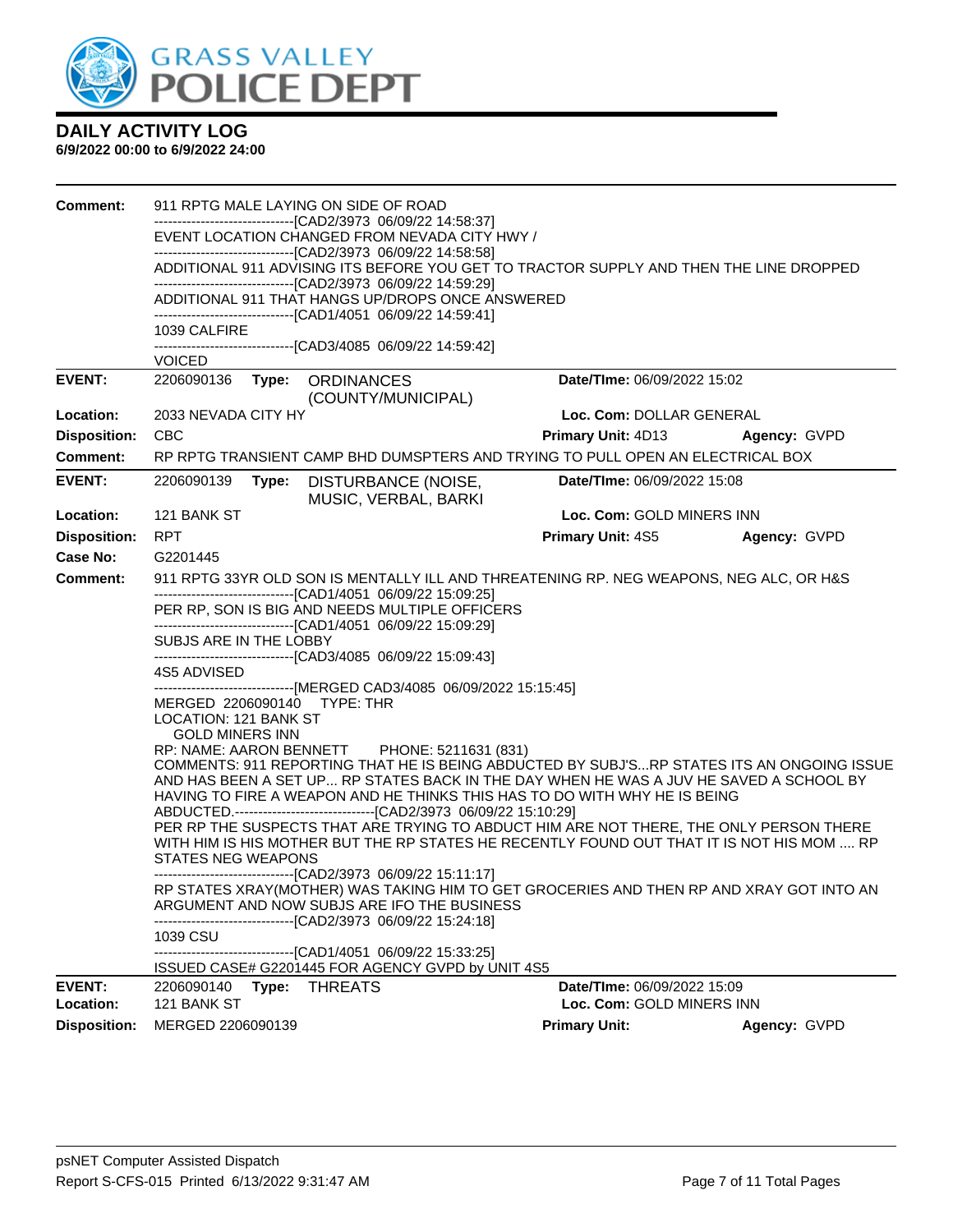

| <b>Comment:</b>            | 911 REPORTING THAT HE IS BEING ABDUCTED BY SUBJ'SRP STATES ITS AN ONGOING ISSUE AND HAS<br>BEEN A SET UP RP STATES BACK IN THE DAY WHEN HE WAS A JUV HE SAVED A SCHOOL BY HAVING TO<br>FIRE A WEAPON AND HE THINKS THIS HAS TO DO WITH WHY HE IS BEING ABDUCTED.<br>-------------------------------[CAD2/3973 06/09/22 15:10:29] |       |                                                                                                                                                                                                                                                       |                                          |              |  |
|----------------------------|----------------------------------------------------------------------------------------------------------------------------------------------------------------------------------------------------------------------------------------------------------------------------------------------------------------------------------|-------|-------------------------------------------------------------------------------------------------------------------------------------------------------------------------------------------------------------------------------------------------------|------------------------------------------|--------------|--|
|                            | PER RP THE SUSPECTS THAT ARE TRYING TO ABDUCT HIM ARE NOT THERE, THE ONLY PERSON THERE<br>WITH HIM IS HIS MOTHER BUT THE RP STATES HE RECENTLY FOUND OUT THAT IT IS NOT HIS MOM  RP<br><b>STATES NEG WEAPONS</b>                                                                                                                 |       |                                                                                                                                                                                                                                                       |                                          |              |  |
|                            |                                                                                                                                                                                                                                                                                                                                  |       | ------------------------[CAD2/3973 06/09/22 15:11:17]<br>RP STATES XRAY(MOTHER) WAS TAKING HIM TO GET GROCERIES AND THEN RP AND XRAY GOT INTO AN<br>ARGUMENT AND NOW SUBJS ARE IFO THE BUSINESS<br>***** EVENT CLOSED BY CAD3 WITH COMMENT-2206090139 |                                          |              |  |
| <b>EVENT:</b>              |                                                                                                                                                                                                                                                                                                                                  |       | 2206090146 Type: SUBJECT STOP                                                                                                                                                                                                                         | Date/TIme: 06/09/2022 15:33              |              |  |
| Location:                  | 2033 NEVADA CITY HY                                                                                                                                                                                                                                                                                                              |       |                                                                                                                                                                                                                                                       | Loc. Com: DOLLAR GENERAL                 |              |  |
| <b>Disposition:</b>        | CBC                                                                                                                                                                                                                                                                                                                              |       |                                                                                                                                                                                                                                                       | <b>Primary Unit: 4D13</b>                | Agency: GVPD |  |
| <b>Comment:</b>            |                                                                                                                                                                                                                                                                                                                                  |       | -------------------------------[CAD1/4051 06/09/22 15:34:43]<br>EVENT LOCATION CHANGED FROM NEW DOLLAR GENERAL                                                                                                                                        |                                          |              |  |
| <b>EVENT:</b>              |                                                                                                                                                                                                                                                                                                                                  |       | 2206090148 Type: TRAFFIC (DUI, PARKING,<br>SPEED, HAZ                                                                                                                                                                                                 | Date/TIme: 06/09/2022 15:46              |              |  |
| Location:                  | 49 STATE/WE MCKNIGHT WY                                                                                                                                                                                                                                                                                                          |       |                                                                                                                                                                                                                                                       | Loc. Com: NB                             |              |  |
| <b>Disposition:</b>        | <b>HBD</b>                                                                                                                                                                                                                                                                                                                       |       |                                                                                                                                                                                                                                                       | <b>Primary Unit:</b>                     | Agency: GVPD |  |
| <b>Comment:</b>            |                                                                                                                                                                                                                                                                                                                                  |       | 911 REPORTING POSS 23152 THAT HAS ALMOST HIT ONCOMING TRAFFIC 3-4 TIMES AND SWERVING ALL<br>OVER VEH IS WHI KIA SOL XFR CHP                                                                                                                           |                                          |              |  |
|                            | <b>VOICED</b><br>***** EVENT CLOSED BY CAD1                                                                                                                                                                                                                                                                                      |       | -------------------------------[CAD1/4051 06/09/22 15:47:27]                                                                                                                                                                                          |                                          |              |  |
| <b>EVENT:</b>              |                                                                                                                                                                                                                                                                                                                                  |       | 2206090150 Type: ALL OTHERS                                                                                                                                                                                                                           | Date/TIme: 06/09/2022 16:10              |              |  |
| Location:                  | 599 DELIA CT                                                                                                                                                                                                                                                                                                                     |       |                                                                                                                                                                                                                                                       | Loc. Com:                                |              |  |
| <b>Disposition:</b>        | <b>CBC</b>                                                                                                                                                                                                                                                                                                                       |       |                                                                                                                                                                                                                                                       | <b>Primary Unit: 4S1</b>                 | Agency: GVPD |  |
| <b>Comment:</b>            |                                                                                                                                                                                                                                                                                                                                  |       | ------------------------[CAD1/4051_06/09/22 16:31:44]<br>EVENT LOCATION CHANGED FROM GATE 8                                                                                                                                                           |                                          |              |  |
| <b>EVENT:</b>              |                                                                                                                                                                                                                                                                                                                                  |       | 2206090151 Type: ORDINANCES<br>(COUNTY/MUNICIPAL)                                                                                                                                                                                                     | Date/TIme: 06/09/2022 16:14              |              |  |
| Location:                  | <b>BANK ST/TINLOY ST</b>                                                                                                                                                                                                                                                                                                         |       |                                                                                                                                                                                                                                                       | Loc. Com: BUS STOP                       |              |  |
| <b>Disposition:</b>        | <b>CBC</b>                                                                                                                                                                                                                                                                                                                       |       |                                                                                                                                                                                                                                                       | Primary Unit: 4S5                        | Agency: GVPD |  |
| Comment:                   |                                                                                                                                                                                                                                                                                                                                  |       | TRANSIENT IN BLU TSHIRT PANHANDLING, WALKING OUT IN TO TRAFFIC                                                                                                                                                                                        |                                          |              |  |
| <b>EVENT:</b><br>Location: | 2206090156<br><b>BRIGHTON ST/MCCOURTNEY RD</b>                                                                                                                                                                                                                                                                                   |       | Type: VEHICLE STOP                                                                                                                                                                                                                                    | Date/TIme: 06/09/2022 16:32<br>Loc. Com: |              |  |
| <b>Disposition:</b>        | <b>CIT</b>                                                                                                                                                                                                                                                                                                                       |       |                                                                                                                                                                                                                                                       | Primary Unit: 4R10                       | Agency: GVPD |  |
| Case No:                   | G2201447                                                                                                                                                                                                                                                                                                                         |       |                                                                                                                                                                                                                                                       |                                          |              |  |
| <b>Comment:</b>            | License: 4VCY644                                                                                                                                                                                                                                                                                                                 |       |                                                                                                                                                                                                                                                       |                                          |              |  |
|                            |                                                                                                                                                                                                                                                                                                                                  |       | ------------------[CAD1/4051_06/09/22 16:33:19]<br>EVENT LOCATION CHANGED FROM BRIGHTON / MCCOURTNEY<br>--------------------------[CAD1/4051_06/09/22 16:38:23]                                                                                       |                                          |              |  |
|                            |                                                                                                                                                                                                                                                                                                                                  |       | ISSUED CASE# G2201447 FOR AGENCY GVPD by UNIT 4R10                                                                                                                                                                                                    |                                          |              |  |
| <b>EVENT:</b>              | 2206090159                                                                                                                                                                                                                                                                                                                       | Type: | TRAFFIC (DUI, PARKING,<br>SPEED, HAZ                                                                                                                                                                                                                  | Date/TIme: 06/09/2022 16:42              |              |  |
| Location:                  | 692 FREEMAN LN # A                                                                                                                                                                                                                                                                                                               |       |                                                                                                                                                                                                                                                       | Loc. Com: RALEYS                         |              |  |
| <b>Disposition:</b>        | <b>CBC</b>                                                                                                                                                                                                                                                                                                                       |       |                                                                                                                                                                                                                                                       | <b>Primary Unit: 4S5</b>                 | Agency: GVPD |  |
| <b>Comment:</b>            |                                                                                                                                                                                                                                                                                                                                  |       | RP REPORTING SEVERAL PEOPLE RUNNING STOP SIGN AT THE INTERSECTION NEAR STARBUCKS AND IT<br>ANGERS HIM. RP IS WATCHING IT WHILE HE WAITS FOR SOMEONE IN THE PARKING LOT OF RALEYS                                                                      |                                          |              |  |
| <b>EVENT:</b>              | 2206090165                                                                                                                                                                                                                                                                                                                       | Type: | DISTURBANCE (NOISE,<br>MUSIC, VERBAL, BARKI                                                                                                                                                                                                           | Date/TIme: 06/09/2022 16:58              |              |  |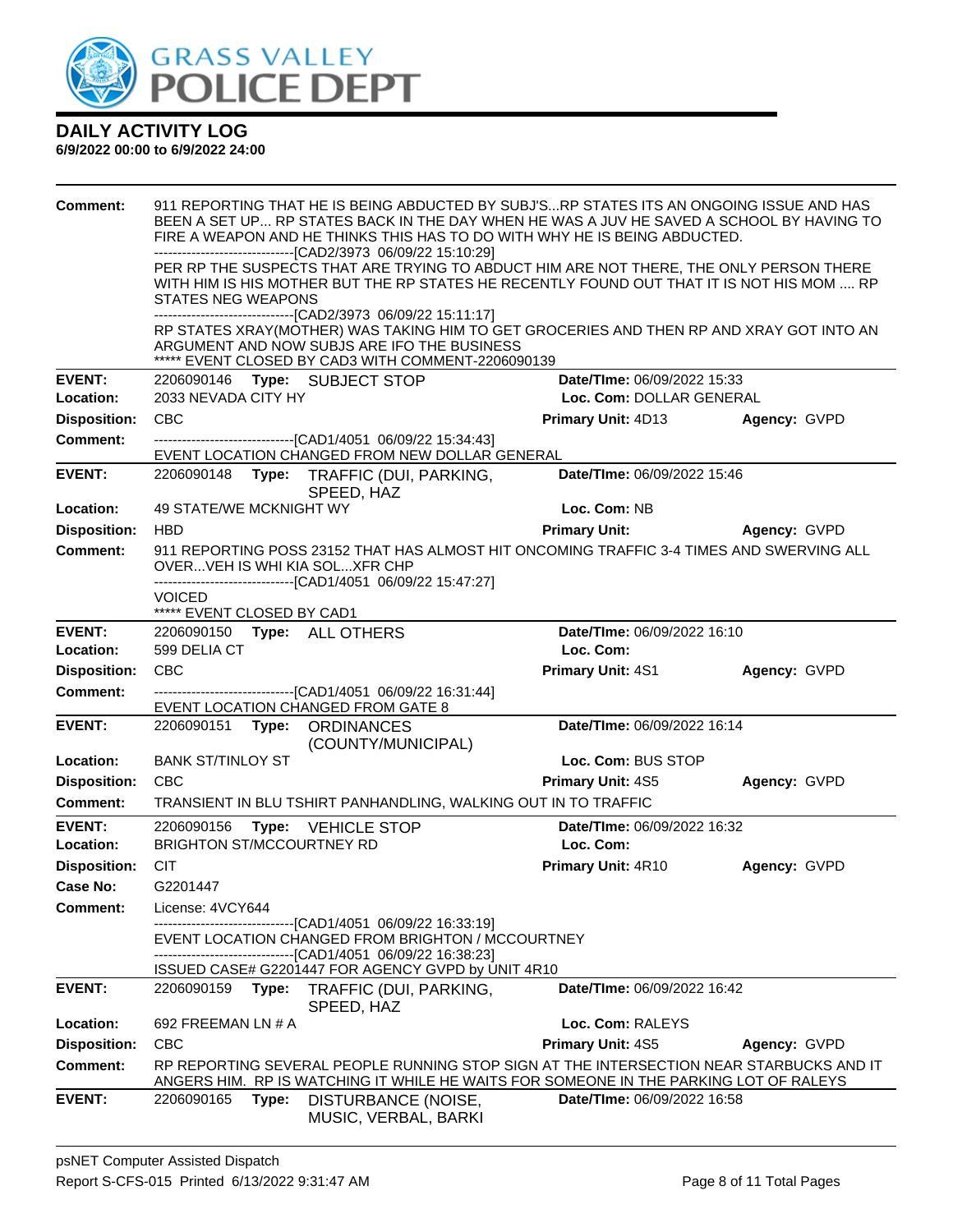

| <b>Location:</b>                       | 111 BANK ST                                                                                                                              |                                                                                                                                                                                                                                                                                                                            | Loc. Com: UPS STORE PARKING LOT             |              |  |
|----------------------------------------|------------------------------------------------------------------------------------------------------------------------------------------|----------------------------------------------------------------------------------------------------------------------------------------------------------------------------------------------------------------------------------------------------------------------------------------------------------------------------|---------------------------------------------|--------------|--|
| <b>Disposition:</b>                    | MERGED 2206090166                                                                                                                        |                                                                                                                                                                                                                                                                                                                            | <b>Primary Unit:</b>                        | Agency: GVPD |  |
| Comment:                               | 911 415P, MALE AND FEMALE                                                                                                                |                                                                                                                                                                                                                                                                                                                            |                                             |              |  |
|                                        |                                                                                                                                          | -------------------------------[CAD3/4085 06/09/22 16:59:06]<br>RP ADVISES THEY LEFT ON FOOT WHEN THEY SAW RP CALLING, EAST ON BANK TWD FREEWAY<br>***** EVENT CLOSED BY CAD1 WITH COMMENT-2206090166                                                                                                                      |                                             |              |  |
| <b>EVENT:</b>                          | 2206090166                                                                                                                               | Type: DISTURBANCE (NOISE,<br>MUSIC, VERBAL, BARKI                                                                                                                                                                                                                                                                          | Date/TIme: 06/09/2022 16:59                 |              |  |
| Location:                              | 111 BANK ST                                                                                                                              |                                                                                                                                                                                                                                                                                                                            | Loc. Com: UPS STORE                         |              |  |
| <b>Disposition:</b>                    | <b>GOA</b>                                                                                                                               |                                                                                                                                                                                                                                                                                                                            | <b>Primary Unit: 4D16</b>                   | Agency: GVPD |  |
| <b>Comment:</b>                        |                                                                                                                                          | 911 RPTG 415P BETWEEN MALE AND FEMALE                                                                                                                                                                                                                                                                                      |                                             |              |  |
|                                        | WFA BLK TANK TOP JEAN SHORTS<br>MERGED 2206090165 TYPE: DIS<br>LOCATION: 111 BANK ST<br>UPS STORE PARKING LOT<br>RP: NAME: GREG SCHWARTZ | WMA GRY SHORTS BLK TANK CAMO TATTOO<br>------------------------------[MERGED CAD1/4051 06/09/2022 17:00:21]<br>PHONE: 7709906 (916)<br>COMMENTS: 911 415P, MALE AND FEMALE--------------------------------[CAD3/4085 06/09/22 16:59:06]<br>RP ADVISES THEY LEFT ON FOOT WHEN THEY SAW RP CALLING, EAST ON BANK TWD FREEWAY |                                             |              |  |
| <b>EVENT:</b>                          | 2206090169                                                                                                                               | Type: CITIZEN ASSIST (CIVIL<br>STANDBY'S, LOCKOUT                                                                                                                                                                                                                                                                          | Date/TIme: 06/09/2022 17:02                 |              |  |
| Location:                              | 1262 SUTTON WY                                                                                                                           |                                                                                                                                                                                                                                                                                                                            | Loc. Com: HOSPITALITY HOUSE 530 271 7144    |              |  |
| <b>Disposition:</b>                    | <b>CBC</b>                                                                                                                               |                                                                                                                                                                                                                                                                                                                            | <b>Primary Unit: 4S5</b>                    | Agency: GVPD |  |
| <b>Comment:</b>                        | FOR CLEARANCE X2                                                                                                                         |                                                                                                                                                                                                                                                                                                                            |                                             |              |  |
| <b>EVENT:</b>                          | 2206090170<br>Type:                                                                                                                      | 911 UNKNOWN                                                                                                                                                                                                                                                                                                                | Date/TIme: 06/09/2022 17:04                 |              |  |
|                                        |                                                                                                                                          | (HANGUPS, ABAN'S)                                                                                                                                                                                                                                                                                                          |                                             |              |  |
| Location:                              | LAT: 39.21793500 LONG: -121.061085<br><b>HBD</b>                                                                                         |                                                                                                                                                                                                                                                                                                                            | Loc. Com:                                   |              |  |
| <b>Disposition:</b><br><b>Comment:</b> | 911 ABAN                                                                                                                                 |                                                                                                                                                                                                                                                                                                                            | <b>Primary Unit:</b>                        | Agency: GVPD |  |
|                                        |                                                                                                                                          | ----------------------[CAD3/4085_06/09/22 17:09:30]                                                                                                                                                                                                                                                                        |                                             |              |  |
|                                        | ON CALLBACK, LEFT MSG.                                                                                                                   | -------------------------------[CAD3/4085 06/09/22 17:10:04]                                                                                                                                                                                                                                                               |                                             |              |  |
|                                        | <b>RELATED TO EVENT 2206090166</b>                                                                                                       |                                                                                                                                                                                                                                                                                                                            |                                             |              |  |
|                                        | ***** EVENT CLOSED BY CAD3                                                                                                               |                                                                                                                                                                                                                                                                                                                            |                                             |              |  |
| <b>EVENT:</b>                          | 2206090181<br>Type:                                                                                                                      | DISTURBANCE (NOISE,<br>MUSIC, VERBAL, BARKI                                                                                                                                                                                                                                                                                | Date/TIme: 06/09/2022 18:10                 |              |  |
| Location:                              | SUTTON WY/DORSEY DR                                                                                                                      |                                                                                                                                                                                                                                                                                                                            | Loc. Com: BETWEEN DORESY AND GOLDEN<br>GATE |              |  |
| <b>Disposition:</b>                    | <b>CBC</b>                                                                                                                               |                                                                                                                                                                                                                                                                                                                            | <b>Primary Unit: 4S5</b>                    | Agency: GVPD |  |
| <b>Comment:</b>                        |                                                                                                                                          | 911 REPORTING WFA WEARING WEARING DENIM TOP AND PANTS HAVING SOME KIND OF EPISODE,<br>SCREAMING AND PANTS DOWN. RP STATES SHES ON FOOT BETWEEN DORSEY AND GOLDEN GATE                                                                                                                                                      |                                             |              |  |
|                                        | MERGED 2206090182 TYPE: WEL<br>RP: NAME: SIMONE SCHWINN<br>EVENT CALL TYPE CHANGED FROM SUS                                              | -----------------------[MERGED CAD1/4051_06/09/2022 18:12:05]<br>LOCATION: SUTTON WY/IDAHO MARYLAND RD<br>PHONE: 6151237 (530)<br>COMMENTS: RP RPTG WFA PANTS BY HER KNEES AND DIRTY "HAVING A HARD TIME". REQG WELFARE<br>CHECK. TWDS GROCERY OUTLET--------------------------------[CAD1/4051_06/09/22 18:11:36]         |                                             |              |  |
| <b>EVENT:</b>                          | 2206090182 Type: WELFARE CHECK                                                                                                           |                                                                                                                                                                                                                                                                                                                            | Date/TIme: 06/09/2022 18:11                 |              |  |
| Location:                              | SUTTON WY/IDAHO MARYLAND RD                                                                                                              |                                                                                                                                                                                                                                                                                                                            | Loc. Com:                                   |              |  |
| <b>Disposition:</b>                    | MERGED 2206090181                                                                                                                        |                                                                                                                                                                                                                                                                                                                            | <b>Primary Unit:</b>                        | Agency: GVPD |  |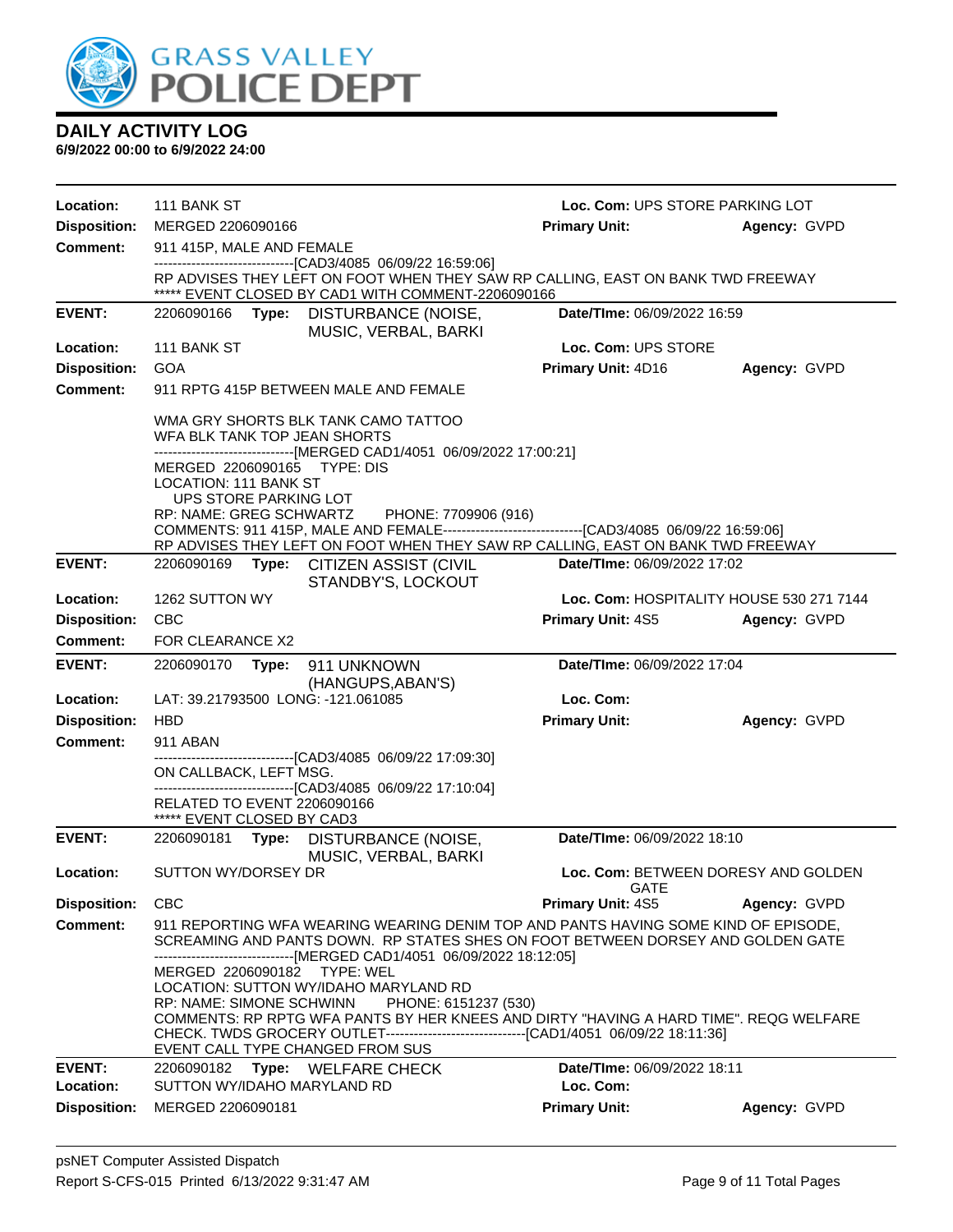

| <b>Comment:</b>     | <b>GROCERY OUTLET</b>       |       | RP RPTG WFA PANTS BY HER KNEES AND DIRTY "HAVING A HARD TIME". REQG WELFARE CHECK, TWDS                                       |                                    |              |
|---------------------|-----------------------------|-------|-------------------------------------------------------------------------------------------------------------------------------|------------------------------------|--------------|
|                     |                             |       | -------------------[CAD1/4051_06/09/22 18:11:36]                                                                              |                                    |              |
|                     |                             |       | EVENT CALL TYPE CHANGED FROM SUS<br>***** EVENT CLOSED BY CAD1 WITH COMMENT-2206090181                                        |                                    |              |
| <b>EVENT:</b>       | 2206090183 Type: ALL OTHERS |       |                                                                                                                               | Date/TIme: 06/09/2022 18:12        |              |
| Location:           | 599 DELIA CT                |       |                                                                                                                               | Loc. Com:                          |              |
| <b>Disposition:</b> | <b>CBC</b>                  |       |                                                                                                                               | Primary Unit: 4D16                 | Agency: GVPD |
| Comment:            |                             |       | RP REQ 10-21 REGARDING WHY LE WAS AT HIS HOUSE EARLIER TODAY.                                                                 |                                    |              |
| <b>EVENT:</b>       | 2206090188                  | Type: | DISTURBANCE (NOISE,<br>MUSIC, VERBAL, BARKI                                                                                   | Date/TIme: 06/09/2022 18:40        |              |
| Location:           | 228 SUTTON WY # 214         |       |                                                                                                                               | Loc. Com:                          |              |
| <b>Disposition:</b> | <b>CBC</b>                  |       |                                                                                                                               | Primary Unit: 4D16                 | Agency: GVPD |
| <b>Comment:</b>     |                             |       | 911 CHP XFER RPTG XRAY IN DUMPSTERS AND WANDERING AROUND COMPLEX                                                              |                                    |              |
|                     |                             |       | WFA BRO HAIR JEANS FALLING DOWN<br>-------------------------------[CAD1/4051 06/09/22 18:40:55]                               |                                    |              |
|                     | PEND FOR GRAVES PER 4S5     |       |                                                                                                                               |                                    |              |
| <b>EVENT:</b>       | 2206090190 Type: FOLLOWUP   |       |                                                                                                                               | Date/TIme: 06/09/2022 18:45        |              |
| Location:           | SO CHURCH ST/NEAL ST        |       |                                                                                                                               | Loc. Com:                          |              |
| <b>Disposition:</b> | CBC HANDLED BY 4R10         |       |                                                                                                                               | <b>Primary Unit:</b>               | Agency: GVPD |
| <b>Comment:</b>     |                             |       | RP REQ 10-21 REF CASE# G2201317 FOR AGENCY GVPD by UNIT 4O11<br>***** EVENT CLOSED BY CAD1 WITH COMMENT-HANDLED BY 4R10       |                                    |              |
| <b>EVENT:</b>       |                             |       | 2206090192 Type: SUSPICIOUS CIRCUMSTANCE<br>(VEHICLE, PERSON                                                                  | Date/TIme: 06/09/2022 18:57        |              |
| Location:           | 304 SUTTON WY               |       |                                                                                                                               | Loc. Com:                          |              |
| <b>Disposition:</b> | CBC <sub>C4</sub>           |       |                                                                                                                               | <b>Primary Unit: 4D16</b>          | Agency: GVPD |
| <b>Comment:</b>     |                             |       | RP RPTG XRAY WALKING WITH HER PANTS DOWN, EXPOSING HERSELF.<br>-------------------------------[CAD2/4074 06/09/22 18:58:15]   |                                    |              |
|                     |                             |       | WFA DIRTY BLN MATTED HAIR LSW BLU/GRN SHIRT, WHI TALK TOP                                                                     |                                    |              |
| <b>EVENT:</b>       |                             |       | 2206090196 Type: ALARMS (SILENT, AUDIBLE,<br><b>COMMERCIAL, RES</b>                                                           | Date/TIme: 06/09/2022 19:10        |              |
| Location:           | 654 MALTMAN DR # C          |       |                                                                                                                               | Loc. Com: EXTREME OUTFITTERS       |              |
| <b>Disposition:</b> | CBC <sub>C4</sub>           |       |                                                                                                                               | <b>Primary Unit: 4D16</b>          | Agency: GVPD |
| Comment:            |                             |       | 10-33A/ MOTION ZONE 11/ RESP "CHARLIE" ENRT 15 MIN GRY 4RUNNER<br>------------------------------[CAD3/4056 06/09/22 19:11:11] |                                    |              |
|                     | 4D16 ADV                    |       |                                                                                                                               |                                    |              |
| <b>EVENT:</b>       | 2206090205                  |       | Type: VEH CITES, VIN, TOWS, DUI                                                                                               | Date/TIme: 06/09/2022 19:47        |              |
| Location:           | 1327 EA MAIN ST             |       |                                                                                                                               | Loc. Com:                          |              |
| <b>Disposition:</b> | <b>INF</b>                  |       |                                                                                                                               | <b>Primary Unit: 4D16</b>          | Agency: GVPD |
| <b>Comment:</b>     |                             |       | RP RPT'G LIGHT BLU PRIUS LP:8ZBH077 PARKED ILLEGALLY                                                                          |                                    |              |
| <b>EVENT:</b>       | 2206090208                  | Type: | <b>ORDINANCES</b><br>(COUNTY/MUNICIPAL)                                                                                       | Date/TIme: 06/09/2022 19:59        |              |
| Location:           | 1020 MCCOURTNEY RD # A      |       |                                                                                                                               | Loc. Com: SOUTH SIDE               |              |
| <b>Disposition:</b> | CBC 98T                     |       |                                                                                                                               | Primary Unit: 4020                 | Agency: GVPD |
| <b>Comment:</b>     |                             |       | RP RPT'G TRANSIENT MALE SLEEPING BEHIND BSN, REQ HE BE MOVED ALONG                                                            |                                    |              |
| <b>EVENT:</b>       | 2206090218                  | Type: | DISTURBANCE (NOISE,<br>MUSIC, VERBAL, BARKI                                                                                   | Date/TIme: 06/09/2022 21:10        |              |
| Location:           | 158 MILL ST                 |       |                                                                                                                               | Loc. Com: GARYS PLACE 530 272 5509 |              |
| <b>Disposition:</b> |                             |       | CBC CTC MADE, NEG CHARGES DESIRED                                                                                             | Primary Unit: 4020                 | Agency: GVPD |